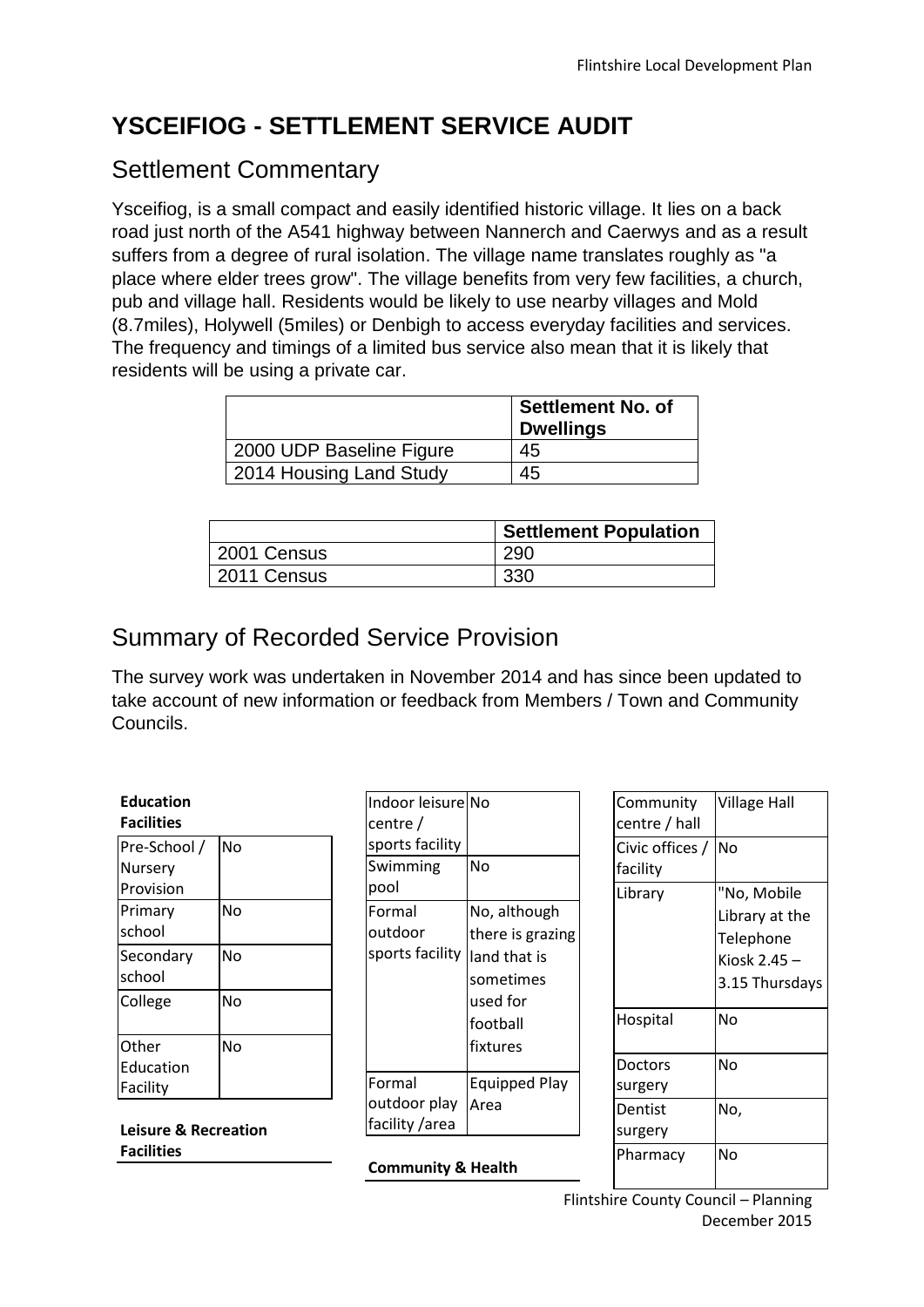| Place of | Yes, St Marys |
|----------|---------------|
| worship  | Church        |

#### **Retail & Commercial Related**

| Supermarket                                      | No |
|--------------------------------------------------|----|
| Non-food<br>retail units                         | No |
| Convenience<br>shop                              | No |
| Other shops                                      | No |
| Café / Take<br>away                              | No |
| Bank/Building No<br>Society                      |    |
| <b>Free Standing</b><br>of a Bank -<br>Cashpoint | No |

| <b>Public house</b>   | <b>Fox Inn</b> |
|-----------------------|----------------|
| / club /              |                |
| restaurant            |                |
| Post office           | No             |
|                       |                |
| Post box              | Yes            |
|                       |                |
| <b>Petrol Filling</b> | No             |
| Station               |                |
|                       |                |

#### **Employment**

| Employment No |  |
|---------------|--|
| opportunities |  |

#### **Transport**

| <b>Rail station</b> | No |
|---------------------|----|
| Bus station / Yes   |    |
| stop                |    |

| Bus service            | Yes, 14C       |
|------------------------|----------------|
| frequency              | Request stop   |
|                        | for Mold       |
|                        | /Holywell 4 to |
|                        | 6 buses a day. |
| Cycle route            | No             |
| Access to              | Not easily     |
| main highway accessed. |                |
| network                | Narrow         |
|                        | winding lanes  |
|                        | leading to     |
|                        | A541 Mold      |
|                        | Denbigh Road   |
|                        |                |

### Broadband Provision

According to the latest OFCOM data (2013) Ysceifiog post codes (where data is available) have a median average broadband range of 0.9-1.2 megabytes per second. The poor degree of broadband provision indicates that this is an internet black spot. This very poor level of broadband provision will adversely impact the ability of local residents and businesses alike whether in day to day business activities or for accessing online services such as banking, post office services or online shopping.

### Other Comments

None.

### Mapping Service Provision

The service provision within the village has been mapped for illustrative purposes and is presented overleaf. As the image suggests service provision in Ysceifiog is limited.